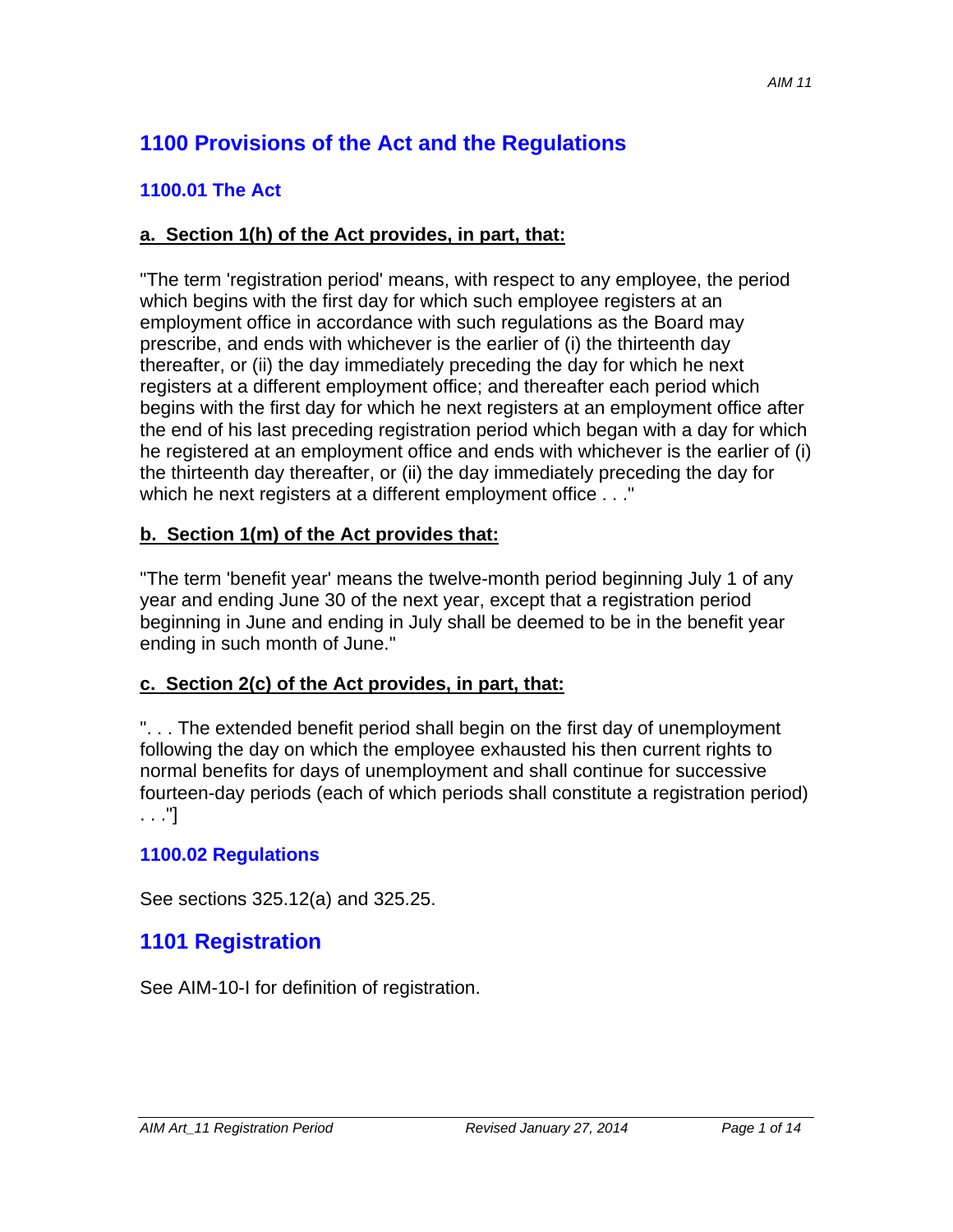## **1102 First Day of a Registration Period for Normal Benefits**

#### **1102.01 General rule**

The first day of a claimant's registration period for normal benefits is the first day for which he registers, and thereafter the first day for which he registers for normal benefits, occurring after the last day of his last preceding registration period. Such a day remains the first day of a registration period for normal benefits, even though the claimant withdraws his claim for the day or the day is found not to be a day of unemployment.

#### **1102.02 Transition from one benefit year to another**

#### **a. Registration period including days in June and July**

All of the days in a registration period beginning in the month of June and ending in the month of July are deemed to be in the benefit year ending in such month of June.

#### **b. Not qualified or benefit rights exhausted**

A claimant may sign on a claim form for a period beginning in June and ending in July in circumstances where, as provided in AIM-10-I, no registration is deemed to have been made for the days in June. If the claimant is qualified in the new benefit year, the first day in July for which he has registered is the first day of a registration period. For such a claimant, registration periods shall be adjusted as provided in section 1104.

## **1103 Last Day of a Registration Period for Normal Benefits**

## **1103.01 Initial determination**

The last day of a registration period for normal benefits with respect to any claimant shall be initially determined to be the thirteenth day after the first day of the registration period.

**Example 1:** Form UI-3 shows registrations at employment office A for the first to the thirteenth. The last day of the registration period is initially determined to be the fourteenth.

## **1103.02 Redetermination**

## **a. Conditions**

A redetermination with respect to the last day of a registration period shall be made if: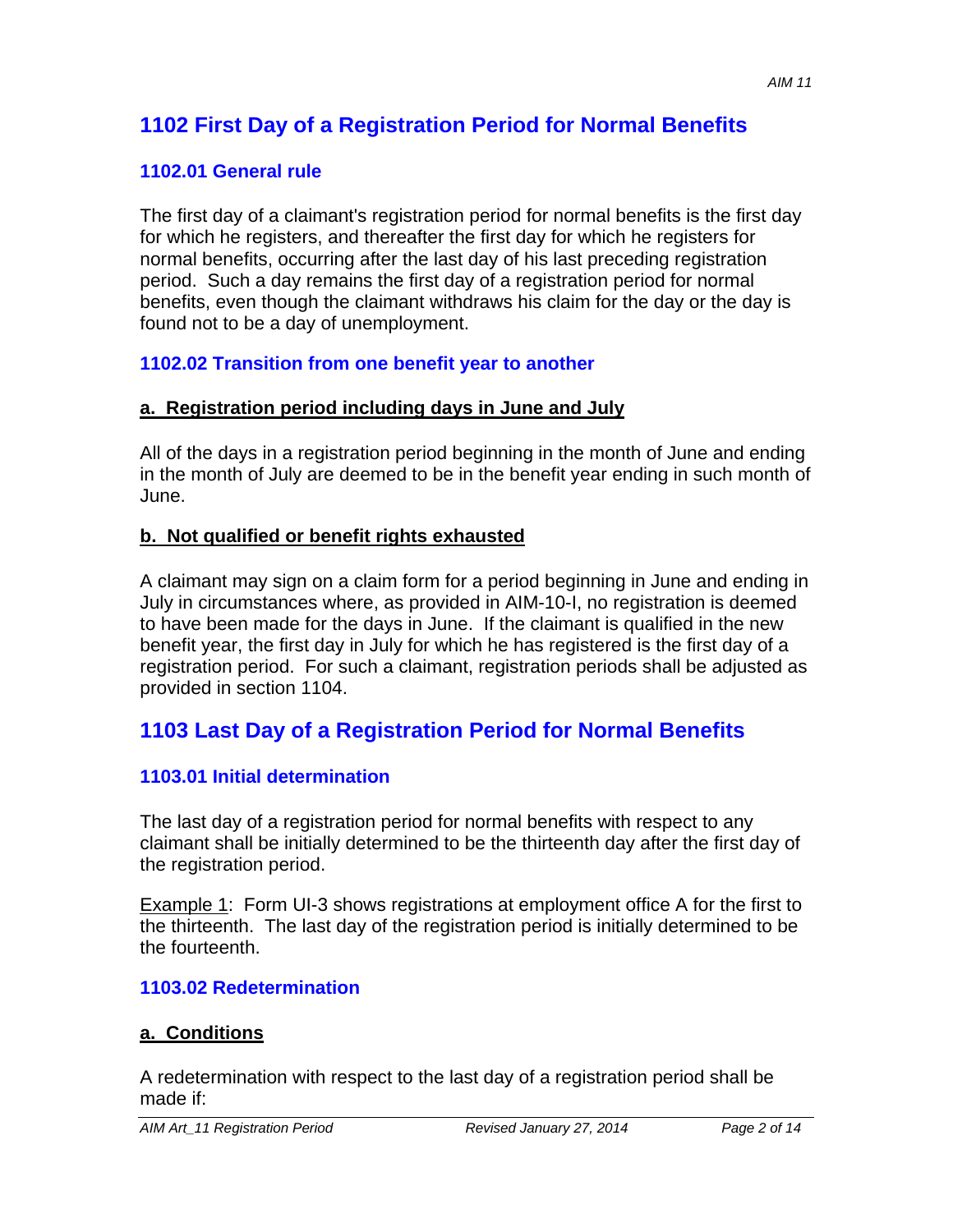- 1. The claimants does not register at the employment office where he registered for the first day of the registration period for a day initially determined to be within the registration period and registers for such a day at another employment office; or
- 2. The claimant withdraws his claim to any day on the basis of his registration at the employment office where he registered for the first day of the registration period and registers for such day at another employment office.

#### **b. Last day as redetermined**

The last day of the registration period shall be redetermined to be the day immediately preceding the first day, included in the registration period as initially determined, for which the claimant registered at such different employment office.

**Example 2:** In the case cited above as Example 1, Form UI-3 is later received showing registrations at employment office B for the fourteenth to the twentyseventh. It is redetermined that the thirteenth is the last day of the registration period begun on the first.

**Example 3:** Claimant began a registration period by registering for the first. Without having in the meantime registered at another employment office, he registered on another Form UI-3 at the same employment office for the fourteenth. The last day was initially determined to be the fourteenth, and no redetermination of last day shall be made regardless whether claimant did or did not register for the fourteenth on the first of these Forms UI-3. Adjustment of the second registration period shall be made as provided in section 1104, and the fourteenth may be a day of unemployment in the first registration period.

Example 4: Claimant makes normal registration at employment office A for 1 through 5, at employment office B for 6 through 10, and at employment office A for 11 through 15. On the eighteenth, the claimant makes delayed registrations at A for 6 through 10 and withdraws his claim to 6 through 10 on the basis of his registrations made at B. The registration periods, initially determined to be 1-5, 6-10, and 11-24, are redetermined to begin and end as follows: 1-14 and 15-28. Since the claims to the days 6 through 10 based on normal registration are withdrawn, these days are not considered as days of unemployment unless the registrations made on the eighteenth are acceptable as delayed registrations.

## **1104 Registration Periods in an Extended Benefit Period**

Each of the seven or 13 successive 14-day periods in an extended benefit period constitutes a registration period. The pattern of days of unemployment and any changes in place of registration do not affect the beginning or ending dates of the registration periods.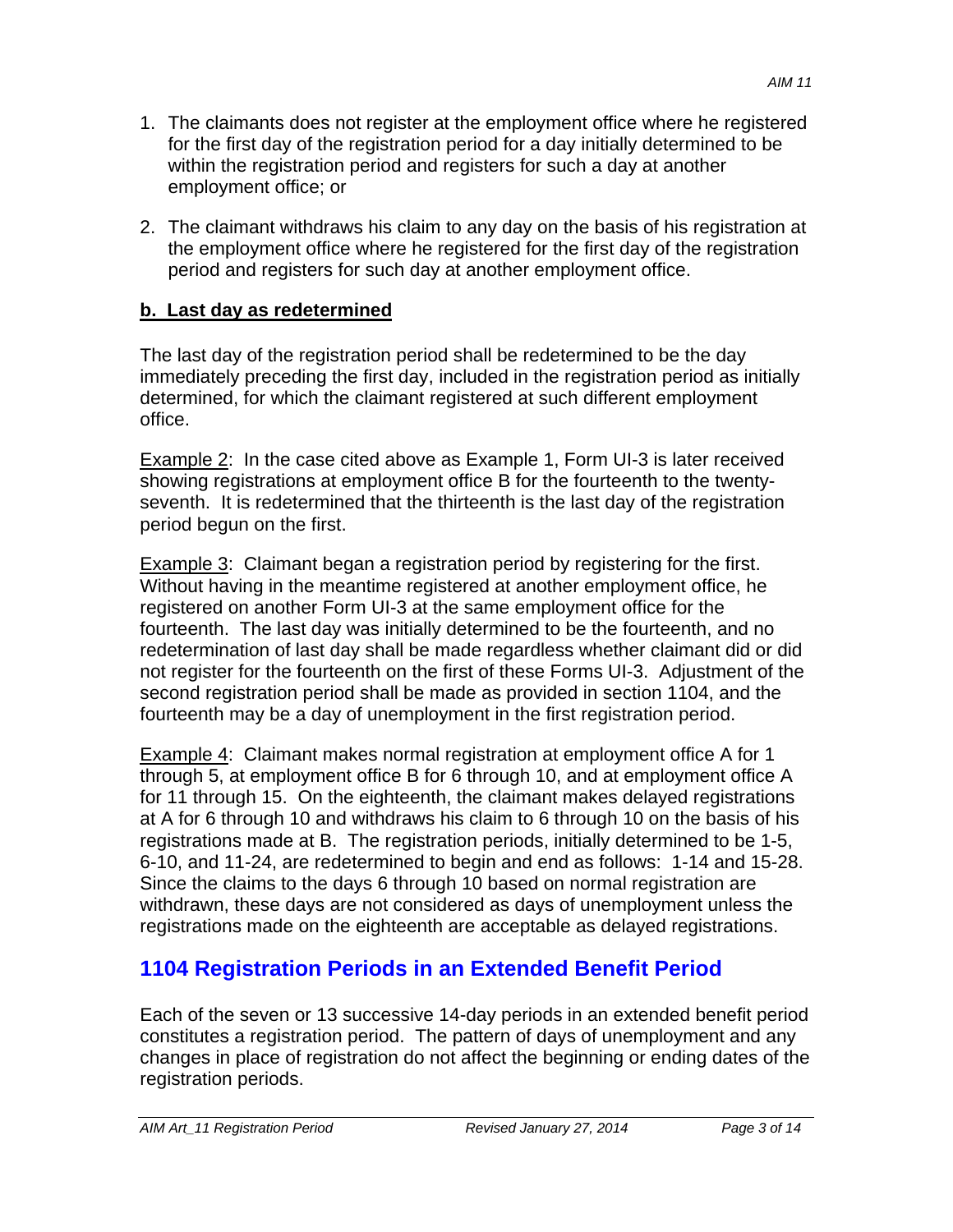## **1105 Form Letter Prescribed**

The following form letter is prescribed:

| ID-11h | $(11-62)$ |
|--------|-----------|
| ID-11v | $(02-89)$ |

## **1121 Provisions of the Act and the Regulations**

#### **1121.01 The Act**

#### **a. Section 1(h) of the Act provides, in part, that:**

". . . The term registration period means . . . the period which begins with the first day with respect to which a statement of sickness is filed . . . or the first such day after the end of a registration period which will have begun with a day with respect to which a statement of sickness was filed . . . and ends with the thirteenth day thereafter."

#### **b. Section 1(m) of the Act provides that:**

"The term benefit year means the twelve-month period beginning July 1 of any year and ending June 30 of the next year, except that a registration period beginning in June and ending in July shall be deemed to be in the benefit year ending in such month of June."

#### **1121.02 Regulations**

See sections 335.104 and 335.105 of Board Regulations.

## **1122 Explanation of Terms**

#### **1122.01 Filing**

is the delivery of a properly executed form to an office of the Board.

#### **1122.02 Normal filing**

is the delivery of a properly executed form to an office of the Board by mailing such form within the time specified in the instructions on the form or by sending the form so that it is received within the prescribed time.

#### **1122.03 Conditional filing**

includes the delivery of a properly executed form to an office of the Board by mailing a communication within the time specified in the instructions on the form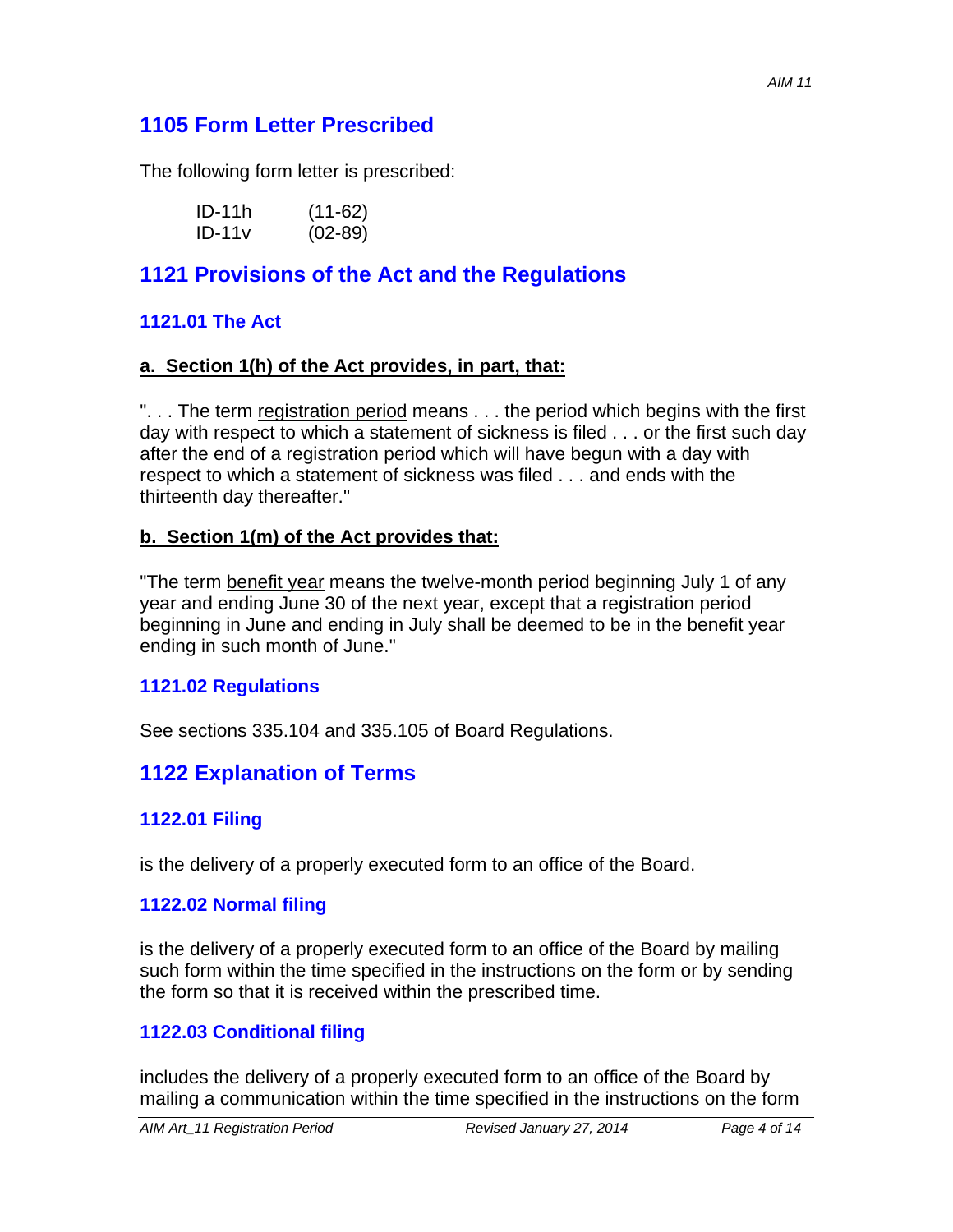and sending the form so that it is received within a reasonable time, and the delivery of a properly executed form within a reasonable time in a case where an employee's claim to a day as a day of unemployment is denied on the ground that he is not able to work.

#### **1122.04 Day of infirmity**

is a day on which, according to a statement of sickness, an employee is affected by an injury, illness, sickness, or disease described in the statement of sickness. There is said to be a statement of sickness with respect to such day.

## **1123 Analysis of Requirements**

## **1123.01 Registration period**

A registration period begins with a day with respect to which a statement of sickness is filed. Such a registration period includes fourteen consecutive days.

#### **1123.02 First registration period**

The first day with respect to which a statement of sickness is filed in behalf of an employee begins a registration period which ends with the thirteenth day thereafter.

## **1123.03 Registration period after first registration period**

When a registration period begun with a day with respect to which a statement of sickness is filed has ended, the first day thereafter, with respect to which the same statement of sickness or a new statement of sickness is filed, begins a new registration period.

#### **1123.04 First day with respect to which a statement of sickness is filed**

When a statement of sickness is filed with respect to any days, each such day is included in a registration period. The first day with respect to which the statement of sickness is filed will either:

- a. Begin a registration period, or
- b. Be included in a registration period begun with a day with respect to which another statement of sickness was filed. This occurs when such first day falls within a registration period containing earlier days of sickness determined on the basis of the other statement of sickness.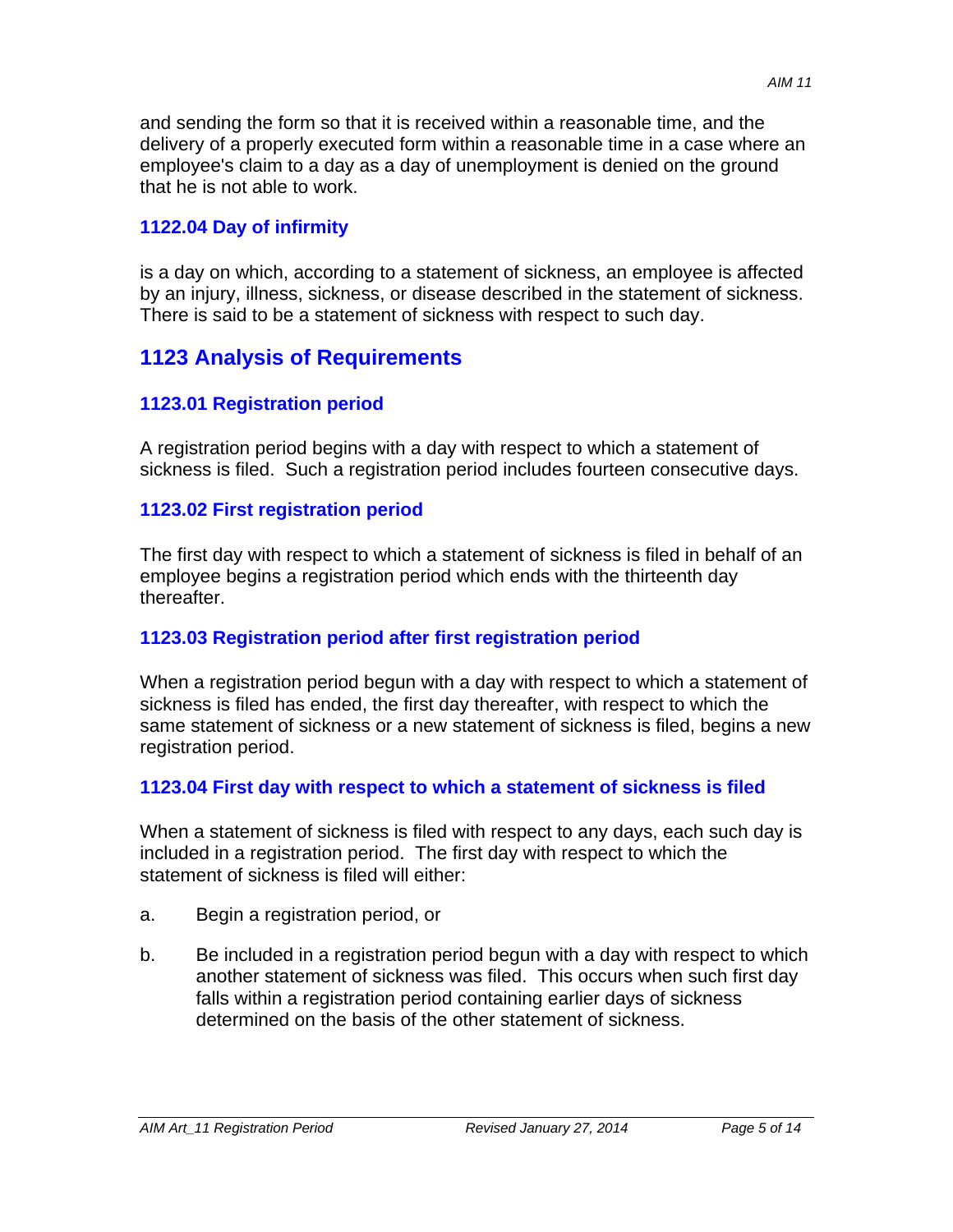#### **1123.05 Relationship to registration period for unemployment benefits**

A registration period may begin with a day which is included in a registration period for unemployment benefits.

## **1124 Statement of Sickness**

#### **1124.01 Information relating a statement of sickness to a day**

It is to be considered that there is a statement of sickness with respect to a day when a form provided by the Board for making statements of sickness or a form otherwise acceptable in accordance with the Board's regulations, together with any required supplemental doctor's statements has been properly executed and information has been furnished.

- a. Describing an infirmity affecting an employee,
- b. Indicating when the employee became affected, or when he was found to be affected, by such infirmity, and
- c. Indicating that the employee was continuously affected by the infirmity from the time when he became affected, or was found to be affected, by the infirmity described in the statement of sickness up to and including such day.

#### **1124.02 Execution**

A form provided for making statements of sickness or otherwise acceptable in accordance with the Board's regulations is to be regarded as properly executed, if:

- a. It is signed by a person who may execute statements of sickness; and
- b. There is information indicating that the employee whose infirmity is described in the statement of sickness was examined by a qualified doctor or by a person who has been designated to execute statements of sickness during the period when he was affected by such infirmity.

## **1125 Filing Period**

#### **1125.01 Definition**

The filing period for statements of sickness is the period within which a form provided for statements of sickness may be normally or conditionally filed.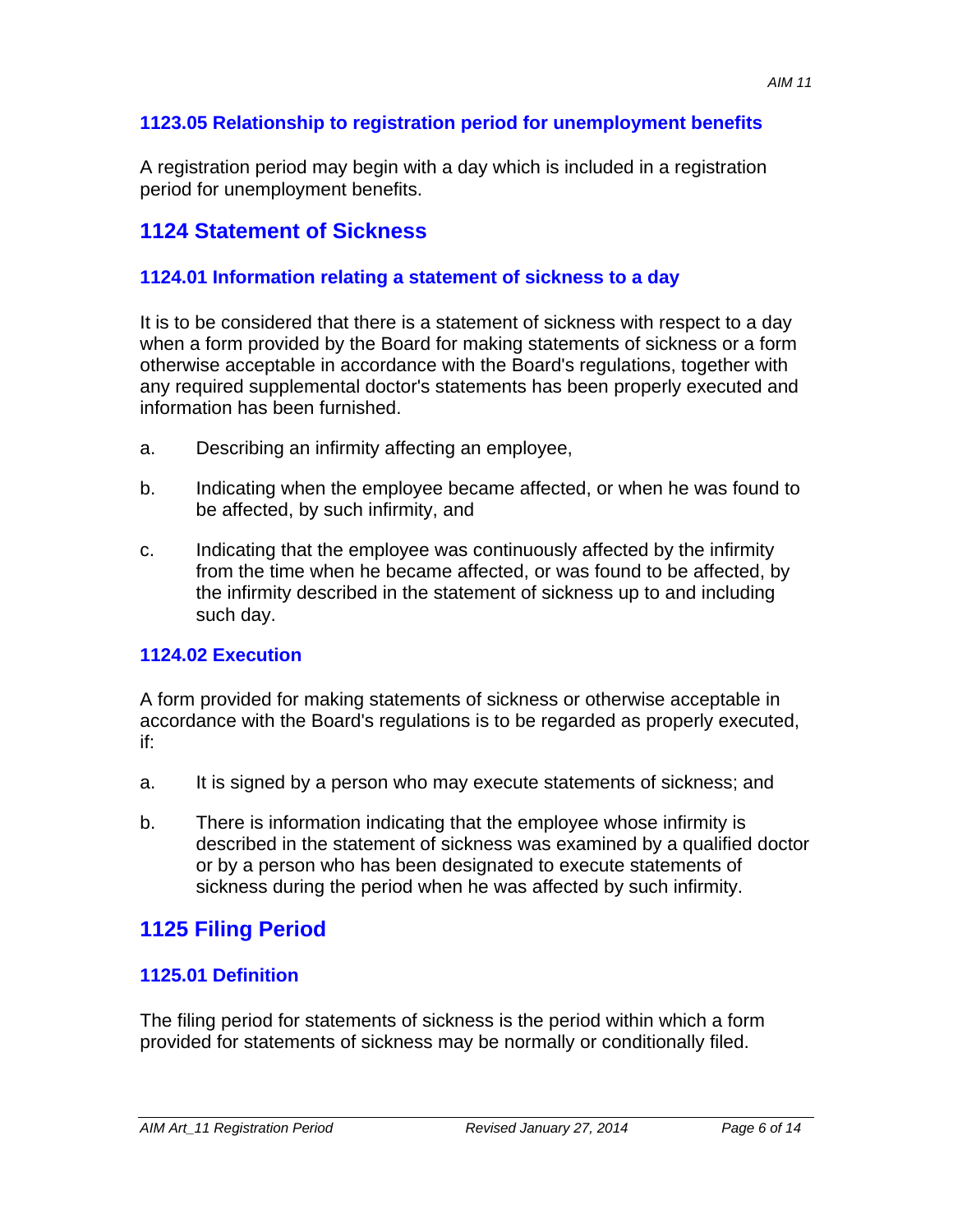#### **1125.02 Normal filing**

The period within which an acceptable Form SI-1b is normally filed begins with

- a. The ninth day prior to the day when the Form SI-1b was received in any office of the Board, or
- b. The seventh day prior to the day when the Form SI-1b was mailed to an office of the Board, whichever is earlier.

#### **1125.03 Conditional filing**

The period within which an acceptable Form SI-1b may be conditionally filed is determined as follows:

#### **a. Communication**

A statement of sickness with respect to any day is to be considered as filed within the prescribed time when a communication relating to an employee's infirmity was mailed within the time specified for statements of sickness and was received in an office of the Board, provided that:

- 1. Form SI-1b, properly executed, is received within a reasonable time thereafter; and
- 2. Failure to mail Form SI-1b within the time specified is found to have been caused by some circumstance or condition directly affecting the employee and not attributable to any lack of diligence on his part.

#### **b. Registration**

A statement of sickness with respect to any day for which an employee registered in accordance with the regulations of the Board shall be considered as filed within the prescribed time, provided that:

- 1. The employee's claim to such day as a day of unemployment was denied on the ground that he was not able to work on such day; and
- 2. A form provided for statements of sickness was received within a reasonable time.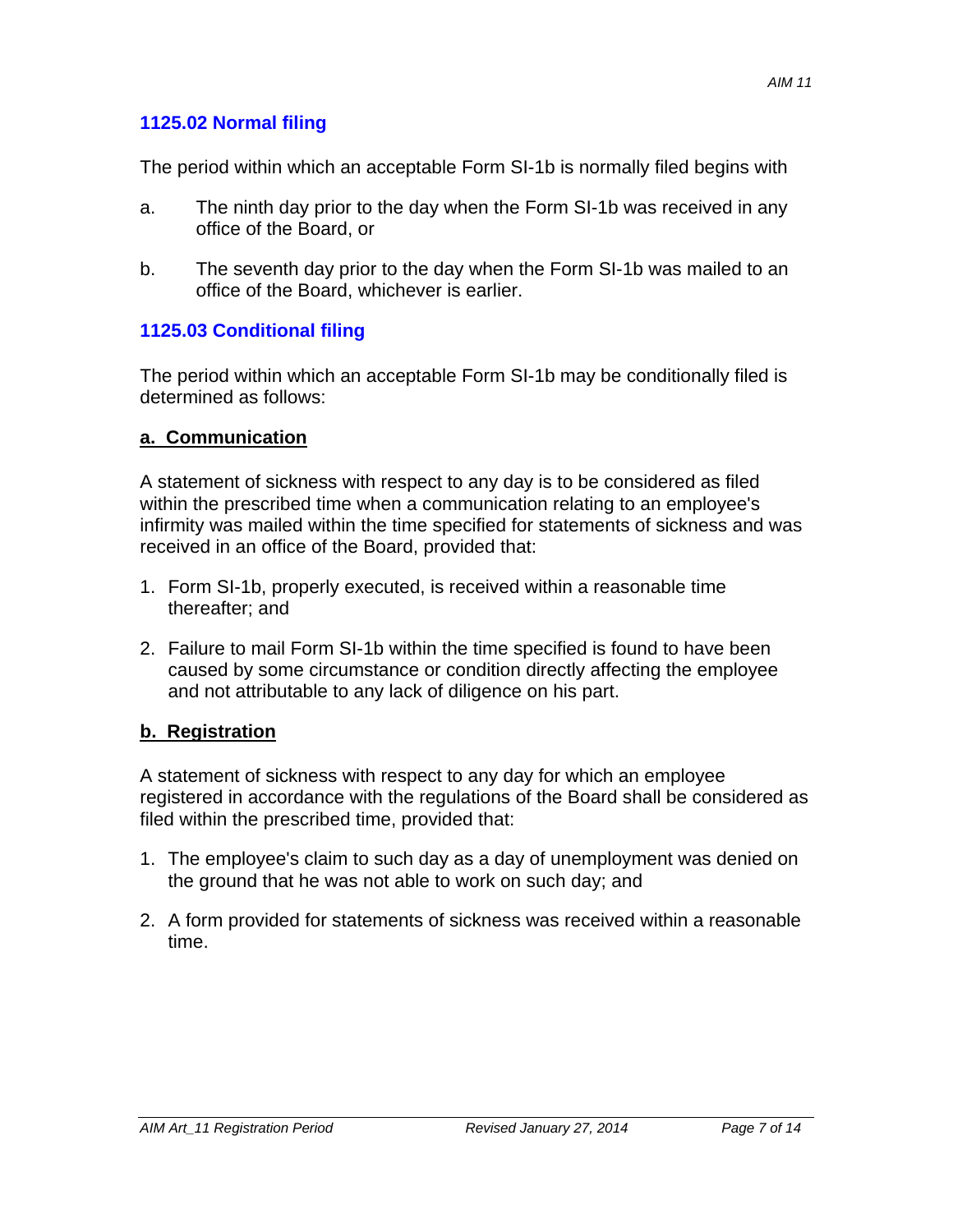## **1126 Day With Respect to Which a Statement of Sickness is Filed**

#### **1126.01 Information as to days with respect to which a statement of sickness is filed**

Information to be considered in connection with determining days with respect to which a statement of sickness is filed includes information furnished in the statement of sickness, information furnished by the employee at the time the statement of sickness is submitted, and information which was previously furnished by the employee and which is in the possession of the adjudicating office at the time the statement of sickness is submitted. Examples of information to be considered are:

- a. A statement by an employee as to the first day he wishes to claim.
- b. Any indication of apparent or obvious ability to work on any day. Information that an employee worked on a day or claimed unemployment benefits for a day may constitute such information.
- c. A statement by an employee that he received or is receiving remuneration or payment described in Section 4(a-1)(ii).

#### **1126.02 Determining days with respect to which a statement of sickness is filed**

Except as set forth in subsection .03 of this section:

- a. An employee's statement of sickness shall be considered as filed with respect to the day on which he was examined by a qualified doctor or a person who has been designated to execute statements of sickness, or with respect to any earlier day, under the following conditions:
	- 1. The day is a day of infirmity; (If there is a discrepancy as to the beginning date of an infirmity between the information furnished on the form for statement of sickness and the information furnished on the form for application for sickness benefits, the infirmity shall, in the absence of evidence to the contrary, be considered to have begun on the date shown on the application for sickness benefits.)
	- 2. The day is not prior to the first day of the filing period whether normal or conditional, of Form SI-1b or other form provided by the Board for statements of sickness;
	- 3. The day is not indicated in the statement of sickness as a day on which the employee was able to work;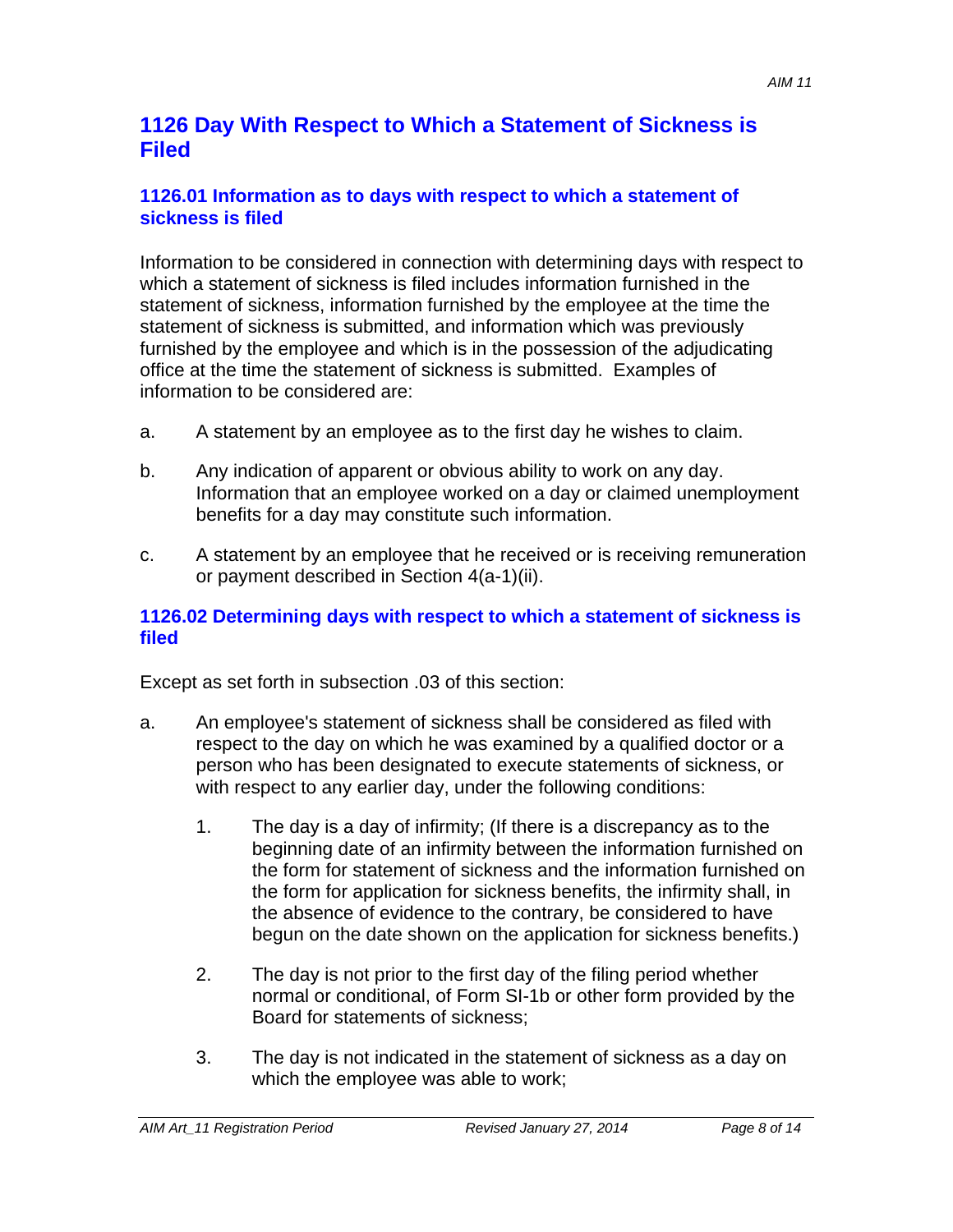- 4. The day is not a day on which the employee is reported to have worked; and
- 5. The day is not a day which the employee has indicated he does not wish to claim.
- b. If an employee's statement of sickness is not filed with respect to the day on which he was examined by a qualified doctor or a person who has been designated to execute statements of sickness or with respect to any earlier day, it shall be considered as filed with respect to the first day thereafter which meets the following conditions:
	- 1. The day is indicated on the statement of sickness as a day of infirmity; (In the absence of evidence to the contrary, it shall be considered that a day is indicated as a day of infirmity if the date is on or prior to the date shown on the statement of sickness as the date on which the employee will have recovered or, in the absence of a specific date, is on or prior to the date which information in the list of norms would indicate to be the probable ending date of the period of inability.)
	- 2. The day is not prior to the first day of the filing period, whether normal or conditional, of Form SI-1b or other form provided by the Board for statements of sickness;
	- 3. The employee has not been found able to work on such day or on any preceding day since the most recent examination by a qualified doctor or by a person who has been designated to execute statements of sickness;
	- 4. The day is not a day on which the employee is reported to have worked; and
	- 5. The day is not a day which the employee has indicated he does not wish to claim.
- c. If the employee has checked his Form SI-1a to indicate that he expects vacation pay or sick pay from his employer but it appears that he may be expecting only sickness benefits from the Board, it shall be tentatively determined that a statement of sickness was filed with respect to the earliest date which meets the other requirements.
- d. If an employee's statement of sickness is considered as filed with respect to any day in accordance with a. or b. above, it shall be considered as filed with respect to any subsequent day, if:
	- 1. The day is indicated on the statement of sickness as a day of infirmity; (In the absence of evidence to the contrary, it shall be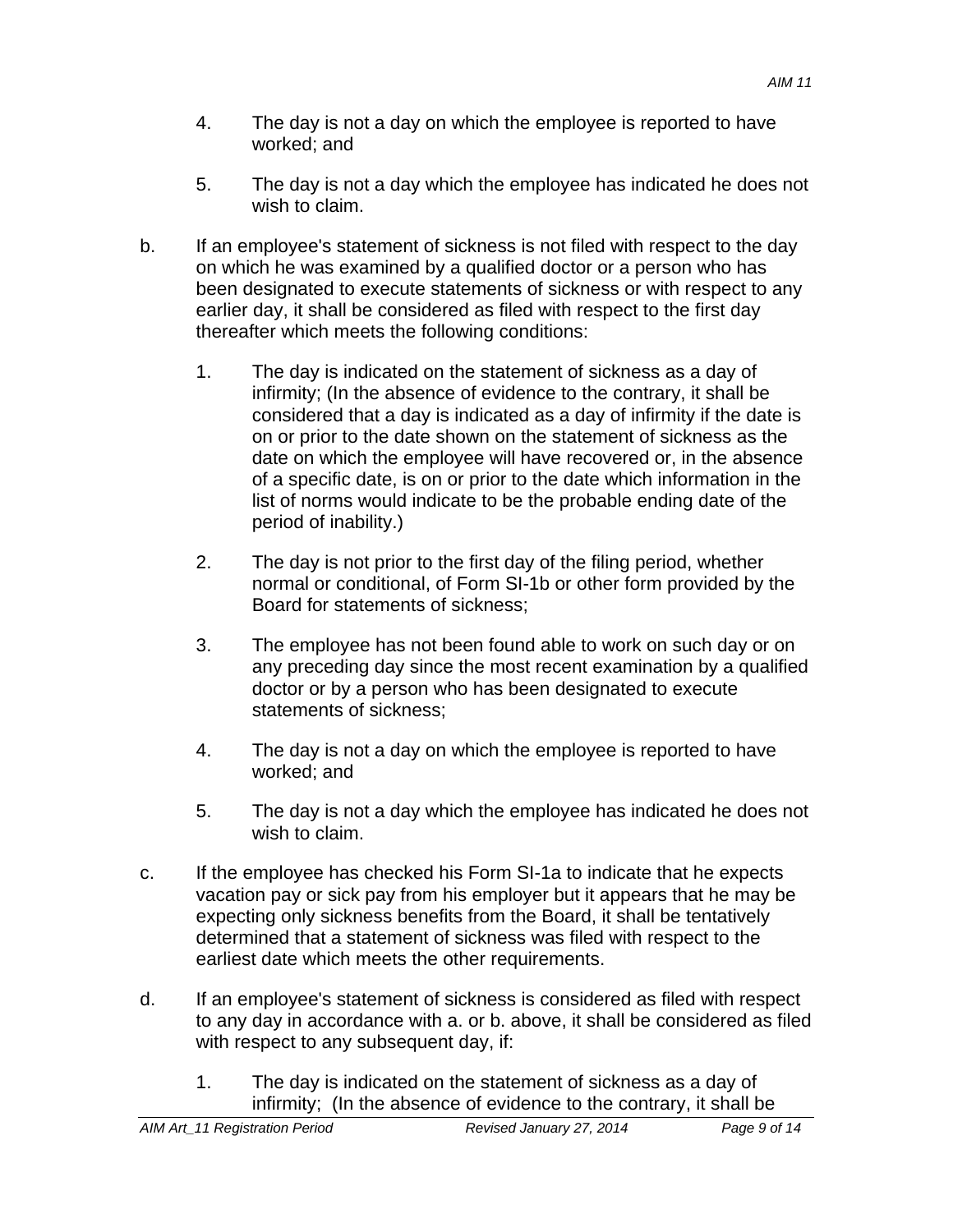considered that a day is indicated as a day of infirmity if the date is on or prior to the date shown on the statement of sickness as the date on which the employee will have recovered or, in the absence of a specific date, is on or prior to the date which information in the list of norms would indicate to be the probable ending date of the period of inability.)

- 2. The employee has not been found able to work on such day or on any preceding day since the most recent examination by a qualified doctor or by a person who has been designated to execute statements of sickness or has protested a finding that he is able to work; and
- 3. The employee has not failed to file the claim form last sent to him with respect to a registration period begun with a day with respect to which the statement of sickness was filed; or there is evidence of continuing inability.

## **1126.03 Day for which no statement deemed to have been filed**

Except for statements of sickness with respect to days in extended periods, no statement of sickness shall be deemed to have been filed with respect to any day which, if a statement of sickness were filed with respect to it, would be the first day of a registration period in a benefit year in which (1) the employee is not a qualified employee under Section 3 of the Railroad Unemployment Insurance Act, or (2) benefits have already been payable to the employee for 130 days of sickness, other than days of sickness in a maternity period, or (3) benefits have already been payable to the employee for days of sickness, other than days of sickness in a maternity period, in an amount equal to his compensation in the base year.

# **1127 Redeterminations**

## **1127.01 Redetermination of first day**

A redetermination of the first day with respect to which a statement of sickness was filed shall be made if there is information that some other day is such first day provided that the redetermination would be advantageous to the claimant. For example, a redetermination shall be made under any of the following circumstances:

- a. It is found that the first day with respect to which the statement of sickness was filed is earlier than the day initially determined to be such first day.
- b. On his first claim form the claimant shows that he received vacation pay or other remuneration for a period extending through some of the days in the first registration period.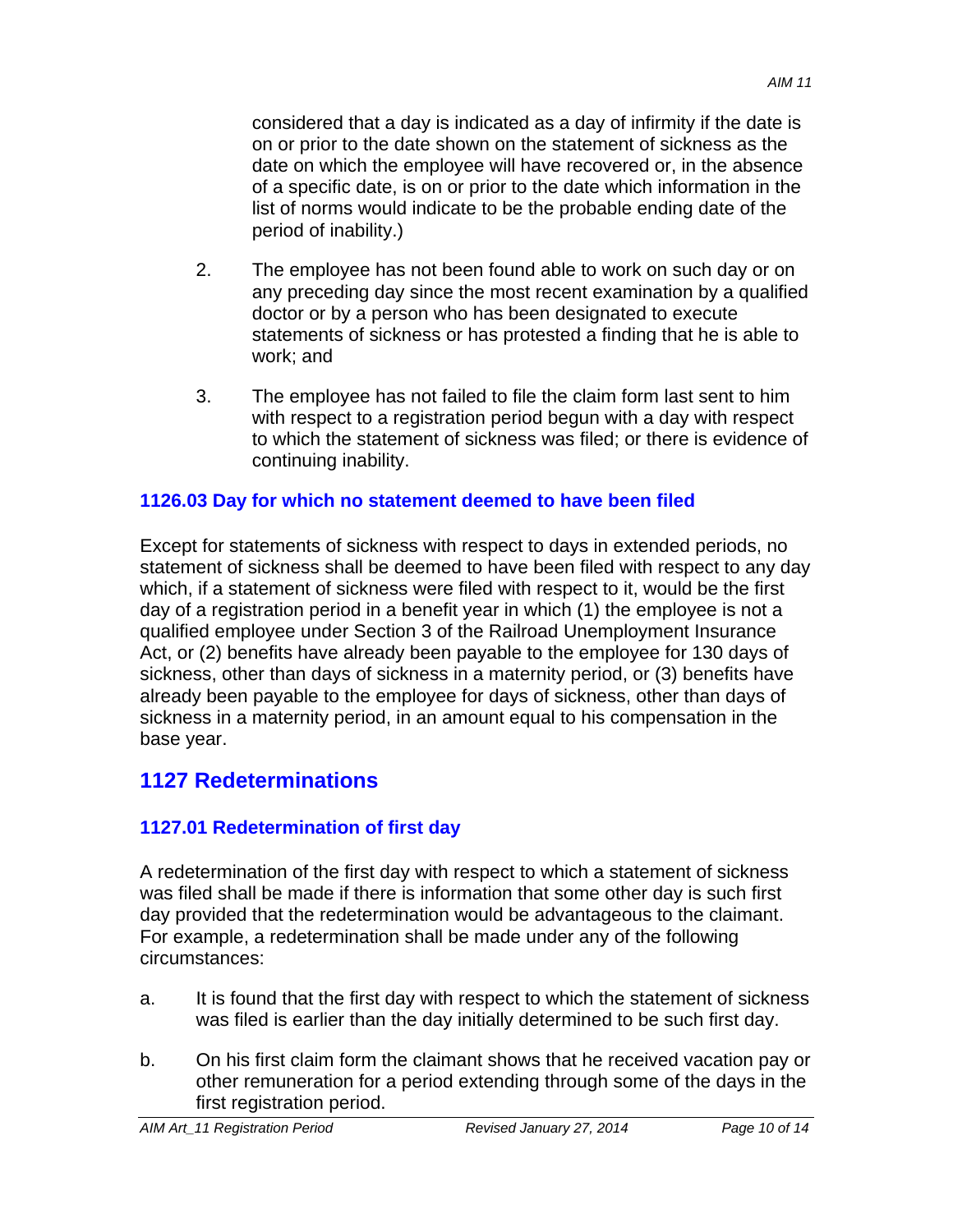## **1127.02 Adjustment of registration periods**

When a redetermination is made as to the first day with respect to which a statement of sickness was filed:

- a. any necessary adjustment of registration periods shall be made; and
- b. for any period which is to be adjusted as provided in .01 above, payment may be made immediately when expedient for days claimed which are not to be disallowed (additional benefits due may be paid when the claim for other days in received).

# **1128 Sending Claim Forms**

## **1128.01 Condition under which claim form sent**

A claim form shall be sent for the first registration period in a benefit year containing days of infirmity sufficient that it could be a first valid registration period and for each registration period thereafter containing days of infirmity sufficient for the payment of benefits, providing that no claim form shall be sent where there is evidence that there would not be sufficient days of sickness for a first valid registration period or for the payment of benefits in a subsequent registration period.

## **1128.02 Conditions under which no claim form sent**

## **a. No first valid period established**

When the applicant has not had, in the benefit year, a registration period containing seven or more days of sickness, no claim form shall be sent for a registration period including less than seven days of infirmity other than:

- 1. Days with respect to which a disqualification has been found applicable;
- 2. Days which the employee has indicated he does not wish to claim as days of sickness.

## **b. First valid period established**

When the applicant has had, in the benefit year, a registration period containing seven or more days of sickness, no claim form shall be sent for a registration period including less than five days of infirmity other than:

- 1. Days with respect to which a disqualification has been found applicable;
- 2. Days which the employee has indicated he does not wish to claim as days of sickness.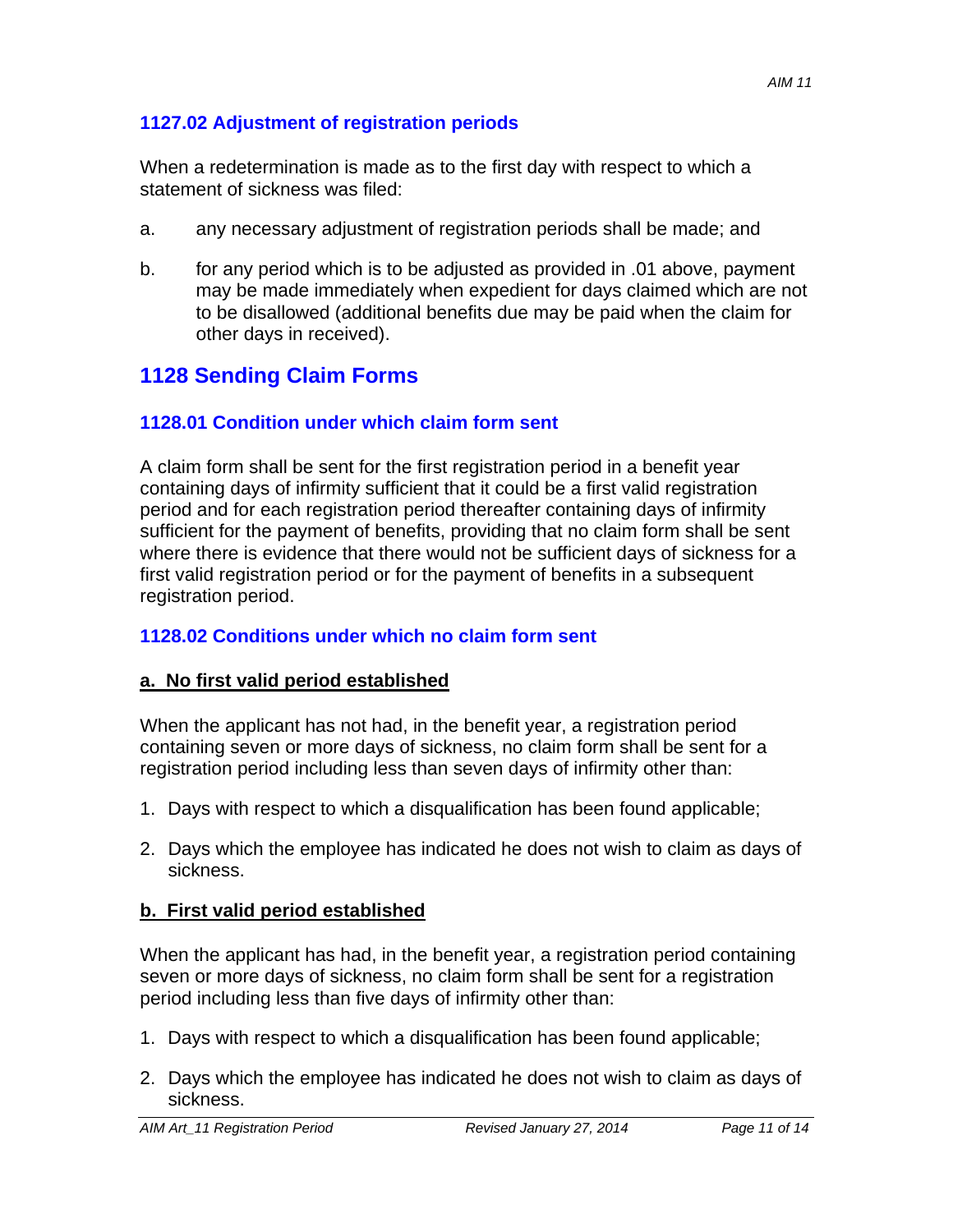#### **1128.03 Time for sending claim forms**

Claim forms which are to be sent in accordance with other subsections of this section will ordinarily be mailed on the day immediately preceding the end of the registration period. When a determination is made as to the days with respect to which a statement of sickness is filed a claim form for the current and earlier registration period may be sent.

#### **1128.04 Sending claim form for first registration period**

When a claim form is to be sent for the first registration period including days with respect to which a statement of sickness has been filed, the beginning day will be either (a) the first day with respect to which the statement of sickness was filed if it is apparently the earliest date the applicant would wish; or (b) the first day with respect to which the statement of sickness was filed if more than 14 days earlier may be allowable if the applicant gives a satisfactory explanation of delayed filing; or (c) up to 14 days earlier than the first day with respect to which the statement of sickness was filed if not more than 14 days earlier may be allowable if the applicant gives a satisfactory explanation of delayed filing: Provided, however, that the beginning day cannot be earlier than whichever is the latest of the following:

- a. The first day of infirmity;
- b. The first day after the day on which the employee last worked;
- c. July 1 in any benefit year, if the employee exhausted benefits or was not qualified in the preceding benefit year;
- d. The first day which the employee has indicated he wishes to claim.

The ending day will be the thirteenth day after the first day with respect to which a statement of sickness has been filed. When the first registration period apparently begins with a date later than the applicant would wish, he shall be given an opportunity to explain why his statement of sickness was filed late.

#### **1128.05 Sending claim form for later registration period**

When a claim form is to be sent for a registration period including days with respect to which a statement of sickness has been filed and such registration period is subsequent to the first registration period including days with respect to which the statement of sickness was filed, the beginning day will be the first day after the ending day of the last previous registration period. The ending day will be the thirteenth day thereafter.